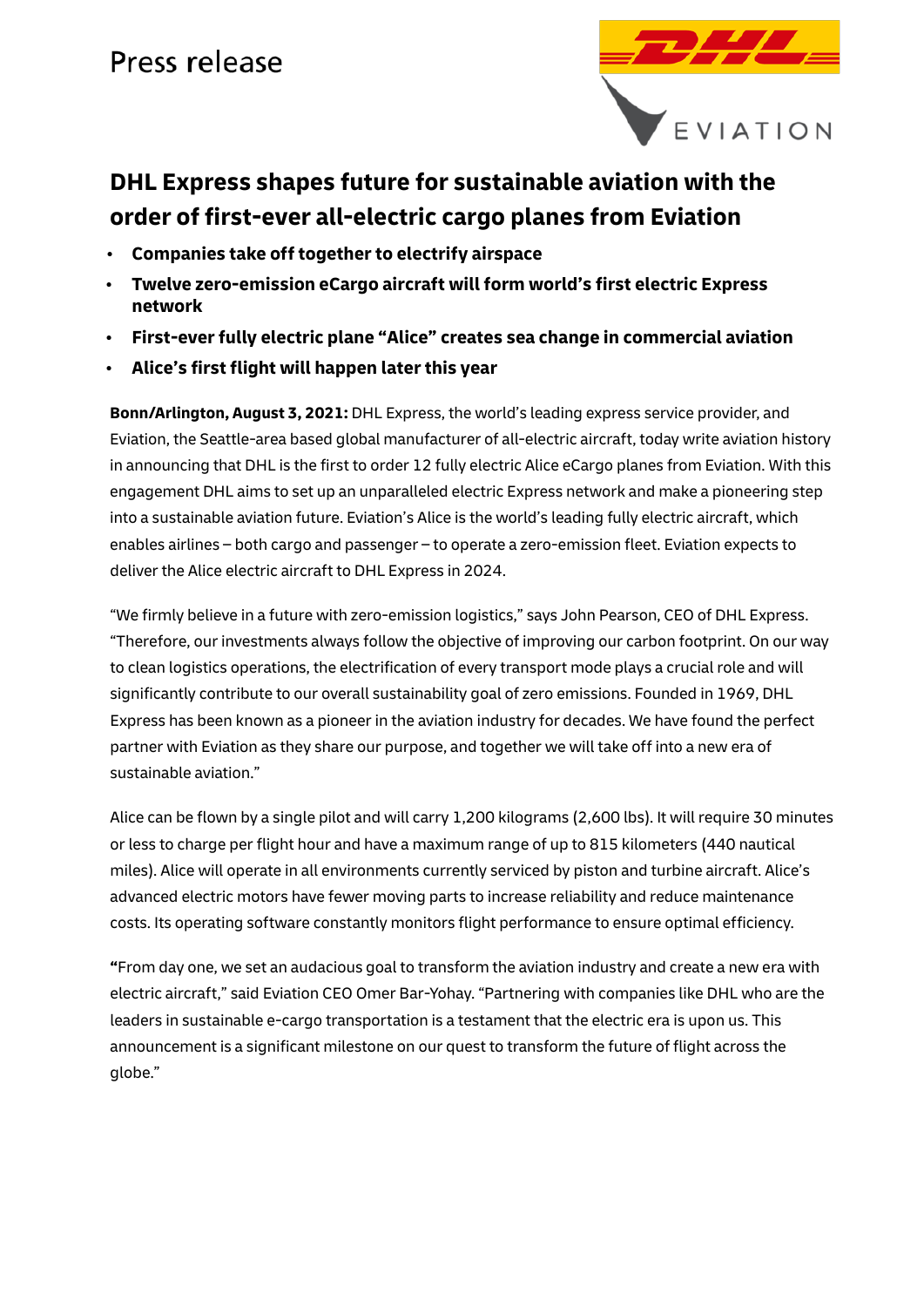## Press release



The aircraft is ideal for feeder routes and requires less investment in station infrastructure. The Alice can be charged while loading and unloading operations occur, ensuring quick turnaround times that maintain DHL Express' tight schedules.

"My compliments to Eviation on the innovative development of the fully electric Alice aircraft" says Travis Cobb, EVP Global Network Operations and Aviation for DHL Express. "With Alice's range and capacity, this is a fantastic sustainable solution for our global network. Our aspiration is to make a substantial contribution in reducing our carbon footprint, and these advancements in fleet and technology will go a long way in achieving further carbon reductions. For us and our customers, this is a very important step in our decarbonization journey and a step forward for the aviation industry as a whole."

With innovation, performance and sustainability serving as its North Star, Eviation is creating a new era in aviation with the all-electric Alice aircraft. Alice has been specifically designed so that it can be configured for e-cargo or passengers. Eviation's Alice all-electric aircraft is on track for its first flight later this year.

"The next time you order an on-demand package, check if it was delivered with a zero-emission aircraft like DHL will be doing," said Eviation Executive Chairman Roei Ganzarski. "With on-demand shopping and deliveries on a constant rise, Alice is enabling DHL to establish a clean, quiet and low-cost operation that will open up greater opportunities for more communities."

The decarbonization of its operations is one of the main pillars of DPDHL Group's new Sustainability roadmap announced in Q1 2021. The Group is investing a total of 7 billion euros (Opex and Capex) by 2030 in measures to reduce its CO2 emissions. The funds will go in particular towards electrification of last-mile delivery fleet, sustainable aviation fuels and climate-neutral buildings. On the way to the zero emissions target by 2050, which has already been in place for four years, the company is committing to new, ambitious interim targets. For example, as part of the renowned Science Based Target Initiative (SBTi), Deutsche Post DHL Group is committed to reducing its greenhouse gas emissions by 2030 in line with the Paris Climate Agreement.

**— End —**